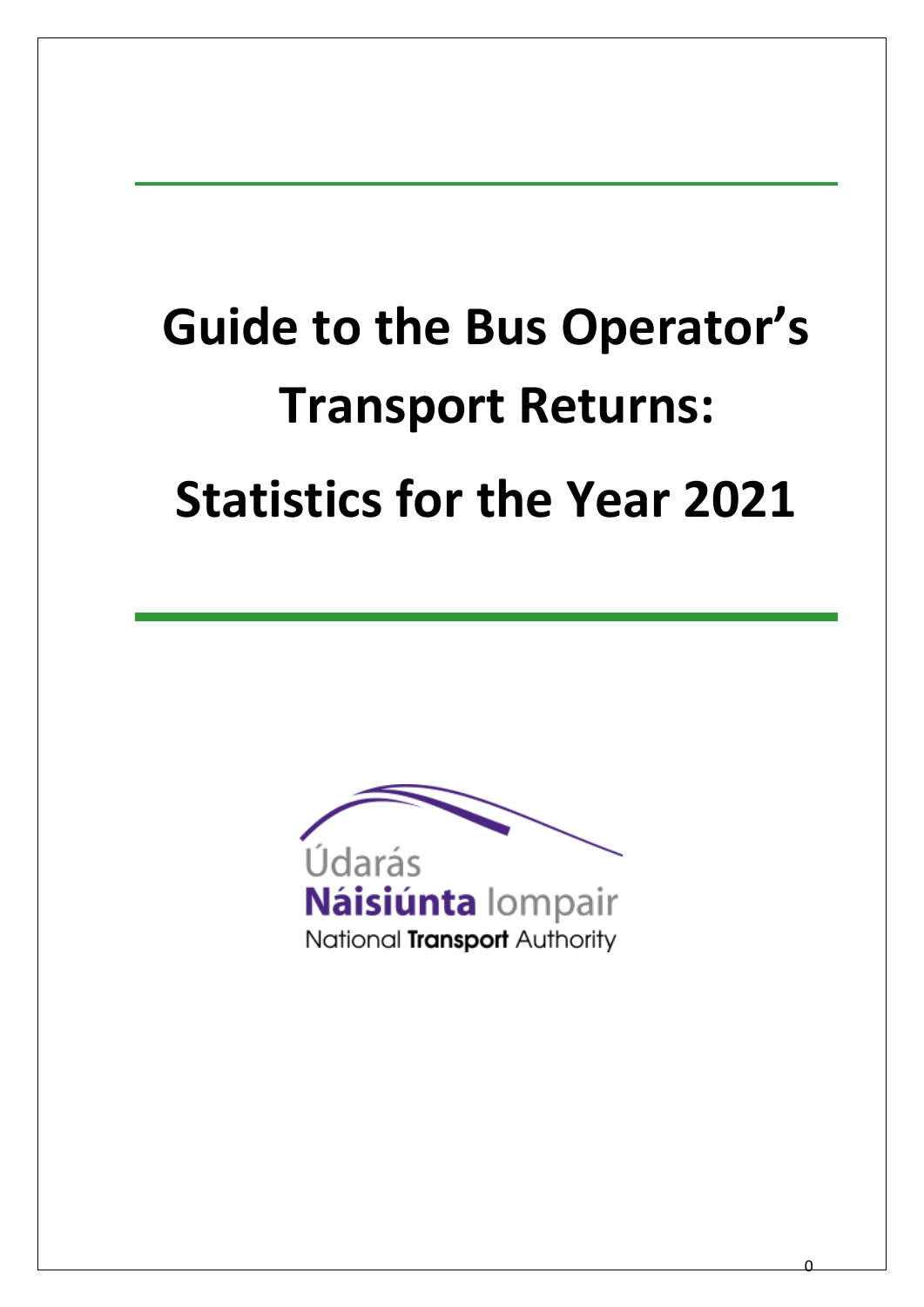# **1. Legal requirement**

Under section 73 (Information, data and statistics) of the Dublin Transport Authority Act 2008, as amended ("DTA Act 2008"), the National Transport Authority (the "Authority") is required to collect, compile and gather, for the purpose of exercising its functions and on a regular basis, publish information regarding public transport.

**All public transport operators holding licences from this Authority to provide public bus passenger services wholly or partially within the State are required to provide the data.**

The specific legal provisions state:

"section 73. (1) The Authority shall—

- (a) collect, compile, analyse and prepare information, data or statistics, including that or those gathered by ticketing systems operated by public transport operators, for the purpose of exercising its functions, and
- (b) on a regular basis, publish information, data or statistics on—
	- (i) numbers of persons using differing modes of transport,
	- (ii) satisfaction levels with public passenger transport services,
	- (iii) travel times to work, and
	- (iv) such other matters as the Authority considers appropriate in respect of its functions.

(2) The Minister may give a direction to the Authority to collect, compile, prepare and publish such information, data or statistics that he or she may specify in writing to the Authority regarding the performance of the Authority in exercising its functions.

(3) The Minister shall consult the Authority, and may consult any other person he or she considers appropriate, before giving a direction under subsection (2).

(4) The Authority may require a person who holds information, data or statistics relating to the functions of the Authority, to give to the Authority such information, data or statistics in such form (including electronic form) and at such reasonable times or intervals, as the Authority specifies.

(5) Save as otherwise provided by law, the Authority shall ensure commercially sensitive information obtained under this section is not disclosed."

Bus services covered by this legislative provision include any service with an origin, intermediate point (including travelling through), or a destination point within the State (Ireland).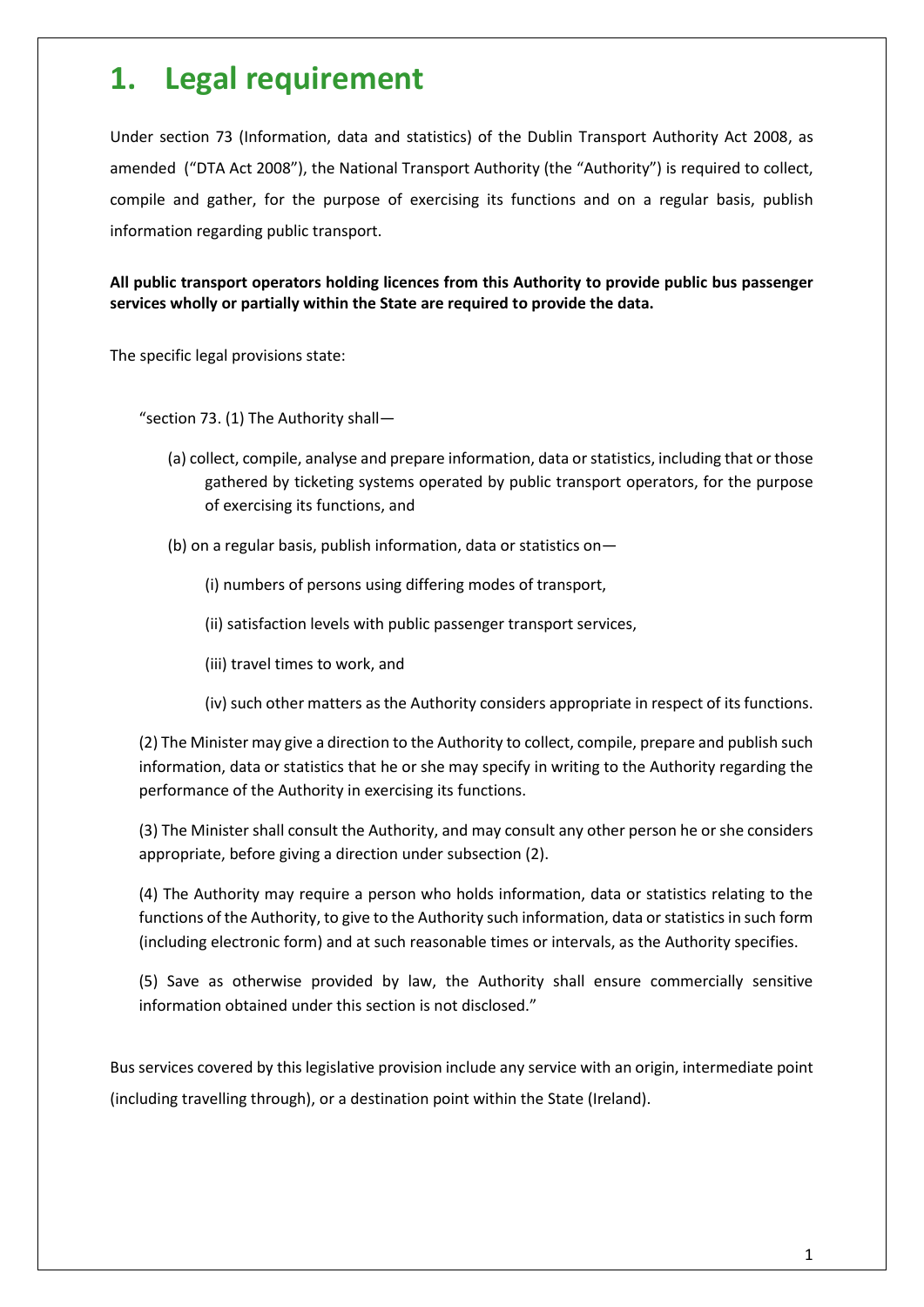# **2. Usage of information**

As per the DTA Act 2008, the Authority has gathered information, data, and statistics on the licenced bus services in the state for the purposes of exercising its functions for the last six years.

The Authority also publishes a number of statistical bulletins charting public transport use in the State, including trends in patronage and the characteristics of the fleet in use.

**Completion of the enclosed document is a legal requirement and all parts of sections A & B on the following pages must be completed. Please see Section 73 subsection (1) and (4) of the DTA Act 2008, Section 13 of the Public Transport Regulation Act 2009, and your licence conditions.** 

The statistical bulletins for previous years are available to view and download from our website.

In publishing data, the Authority will be fully aware of its obligations regarding confidential information and will ensure, for all licensed operators, that patronage and revenues are presented in a consolidated and confidential fashion, see section 73 (5) of the legislation above. Should you require further clarification, please do not hesitate to contact us through the details provided at section 3.2 page 5 of this document.

We thank you for your full cooperation and compliance with returning completed forms each year.

Publishing of composite public transport data is a normal practice throughout Europe. For example, you may view the Annual bus statistics for Great Britain including consolidated operator revenue at: <https://www.gov.uk/government/statistics/annual-bus-statistics-year-ending-march-2021>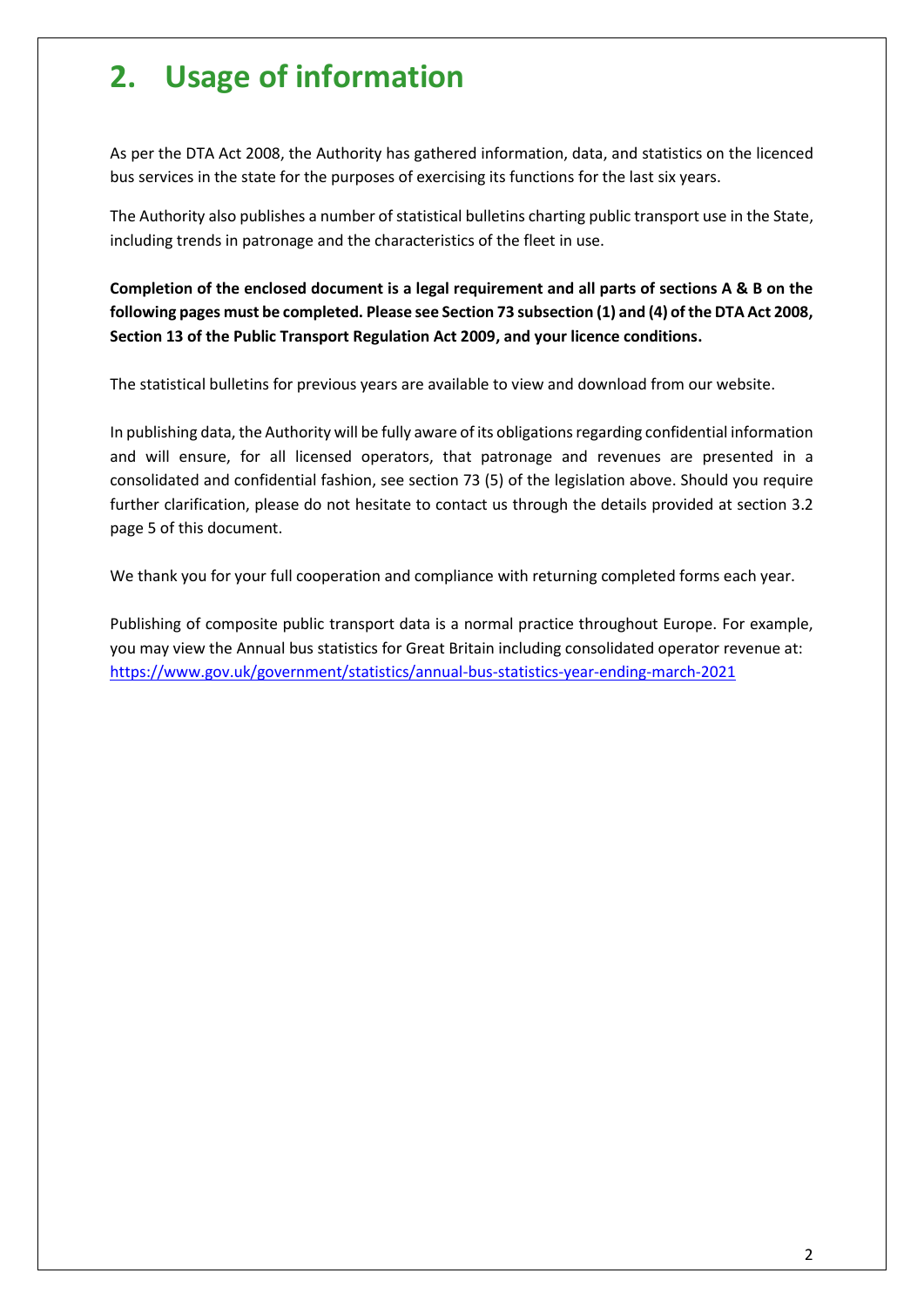# **3. Guidance to completing the returns forms**

# **Completion is a legal requirement. All parts of sections A & B on the following pages must be completed and submitted by 31 March 2022**

# **The information required in the attached forms is for the year 2021 only**

# **3.1 Completing Section A**

These questions apply across all your **Regular Services** and so you therefore only need to answer Section A once. The Authority does **not** require information on any other service types, for example tour or concert services that you may operate.

#### **How to answer the questions**

Below is an example of and a brief explanation for completing the questions in Section A. If having read the explanations you need further clarifications, please do not hesitate to contact us through the details provided at section 3.2 page 5 of this document.

| Column                          | A                                                             | B                                             |                                 | D                                                                            |                                                                                         |
|---------------------------------|---------------------------------------------------------------|-----------------------------------------------|---------------------------------|------------------------------------------------------------------------------|-----------------------------------------------------------------------------------------|
| Vehicle<br>Registration<br>Year | Number of Buses<br>(used for<br>Licensed Regular<br>Services) | Total<br>number of<br><b>Buses</b><br>Counted | Number with AVL/GPS<br>on Board | Number of Buses<br>(that are low floor<br>suitable for<br>Wheelchair access) | Number of Buses<br>(that have<br>Wheelchair lifts<br>suitable for<br>Wheelchair access) |
| 2021                            | າ                                                             | $\overline{2}$                                |                                 |                                                                              | 0                                                                                       |
| 2020                            | 0.5                                                           |                                               | <sup>0</sup>                    | 0                                                                            | 0.5                                                                                     |
| 2019                            | 2.5                                                           | 3                                             | 0                               |                                                                              |                                                                                         |
| Total                           | 5                                                             | 6                                             |                                 |                                                                              | 1.5                                                                                     |

**Table 1: Bus Details Example Table**

– about the Operating Fleet is a table, to make the form easier to complete. See **Table 1: Bus Details Example Table** above for further information.

**Column A** – please fill in the number of vehicles that you use to operate your Regular Service licences. This should be done by filling in the number of vehicles by the year of vehicle registration. Each year is a separate row in the table. If for example you have two 2021 vehicles used 100% of the time to provide your Regular Service licences then count this as 2. If you also have a 2020 vehicle but only use this vehicle 50% of the time for your Regular Service licences, then please just count that as 0.5 of a vehicle. See above **Table 1: Bus Details Example Table.**

**Column B** – please fill in the total amount of vehicles counted for the registration year that you use to operate your Regular Service licences. In the example above, if you have two 2021 vehicles used 100% of the time to provide your Regular Service licences then still count this as 2 in this column. If you also have a 2020 vehicle and use this vehicle 50% of the time for your Regular Service licences then count it as 1 in this column. This provides the number of buses that are used on licensed services regardless of whether they are used full-time/part time.

See above **Table 1: Bus Details Example Table**.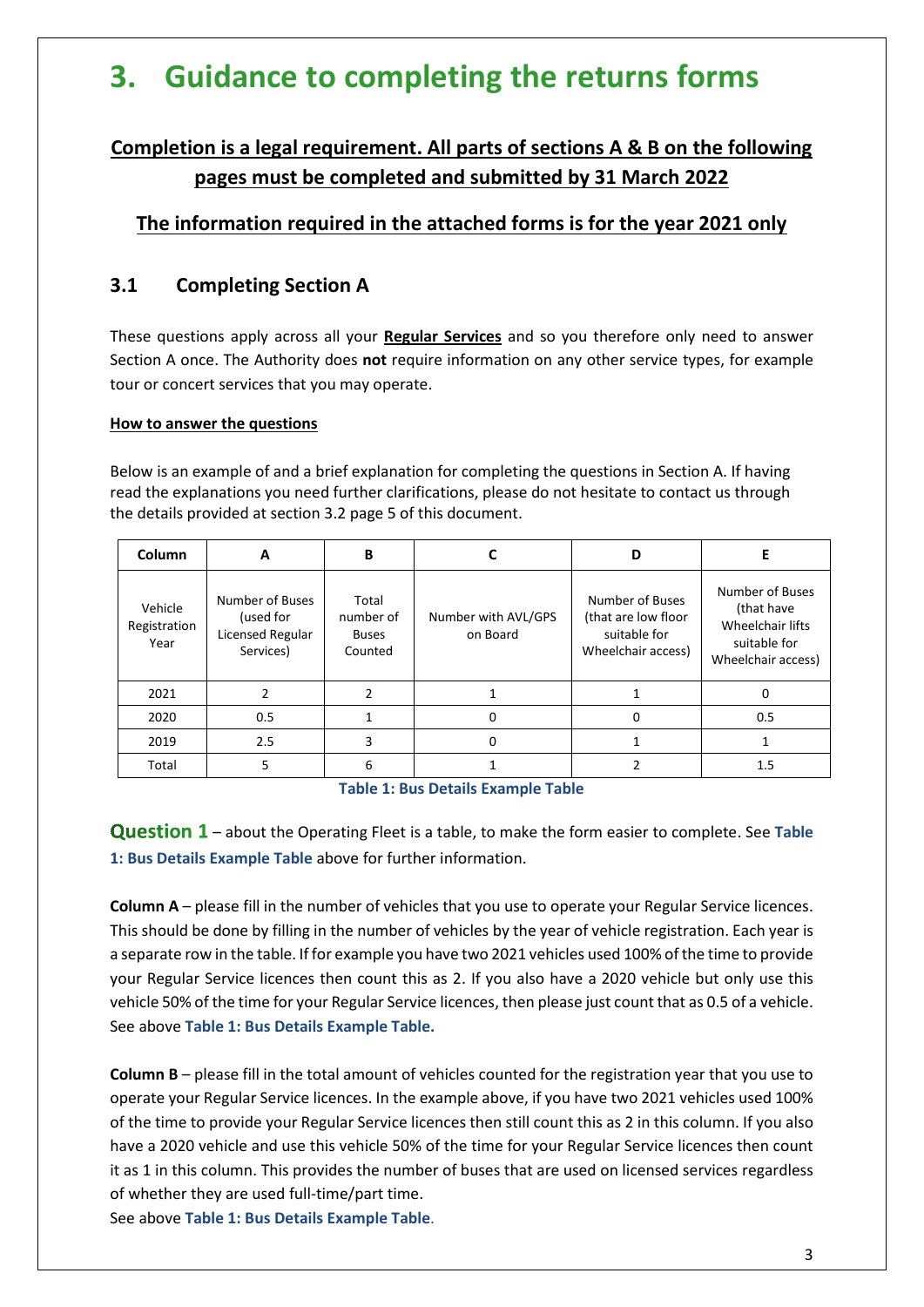**Column C** – Automatic Vehicle Location (AVL) is the term used for automatically determining the geographic location of a vehicle. Vehicles are generally tracked by a Global Positioning System (GPS) electronic device in or on a vehicle. Please enter the number of the vehicles from Column B that have AVL or GPS systems on board that allow you to track the vehicle(s).

**Column D** – Low-floor wheelchair accessible buses are buses where access from the bus stop to part or all of the passenger area is direct and there are **no steps involved**. Optionally, the bus may lower to curb level and there may be an entry and exit access ramp for quick and safe wheelchair access. **This question is only looking for low-floor buses where wheelchair user(s) can access a bus without the use of a wheelchair lift.** Only enter the number of buses from Column B that you have that match this description.

**Column E** – This question is looking for the number of buses from Column B of any height with wheelchair lifts, so long as wheelchair users can access the bus via the lift and travel on board. If only one wheelchair user can travel on board at any one time, this is sufficient to count the vehicle for this purpose. Note, you cannot count the same vehicle as being both low-floor wheelchair accessible (Column D) and wheelchair accessible using a wheelchair lift (Column E).

Question 2 - Annual Total Passenger Revenue, section 1 'Legal Requirement' on page 1 states that the Authority is legally bound to "ensure commercially sensitive information obtained under this section is not disclosed." The Authority has already received revenue data from operators running services within or partially within the State between 2012 and 2020. All information has been treated confidentially.

**The question on 'annual total passenger revenue' must be completed.** Please contact us if you require further information or clarification.

Your answer to 'Annual total passenger revenue' must include:

- All fares revenue such as single, return, 10-journey, weekly, monthly, annual, and TaxSaver tickets for adults, students, children and fare-paying pensioners, et cetera;
- Leap card revenue;
- Any online or other type of pre-paid tickets; and
- Other payments such as a grant from a business park for running your service(s).

It must not include:

- Free Travel Scheme payments:
- Private hire revenues or
- NTA Grant payments.

**Question 3** – The TaxSaver Commuter Ticket Scheme allows employees to avail of public transport commuter tickets if they are travelling to work by public transport. The scheme involves employers providing employees with public transport commuter tickets while saving on employer PRSI payments. Employees participating in the scheme benefit from reduced tax and PRSI payments. The scheme is generally known as the TaxSaver Scheme but other names might be used by individual public transport operators.

This question wants to know whether you offer annual, monthly or any other period **TaxSaver tickets**  to your customers? Tick **Y** for Yes or **N** for No beside the Annual and Monthly spaces. If you offer other types of tickets under this scheme, please write them down beside the *Other* space e.g. 6 months or 3 months.